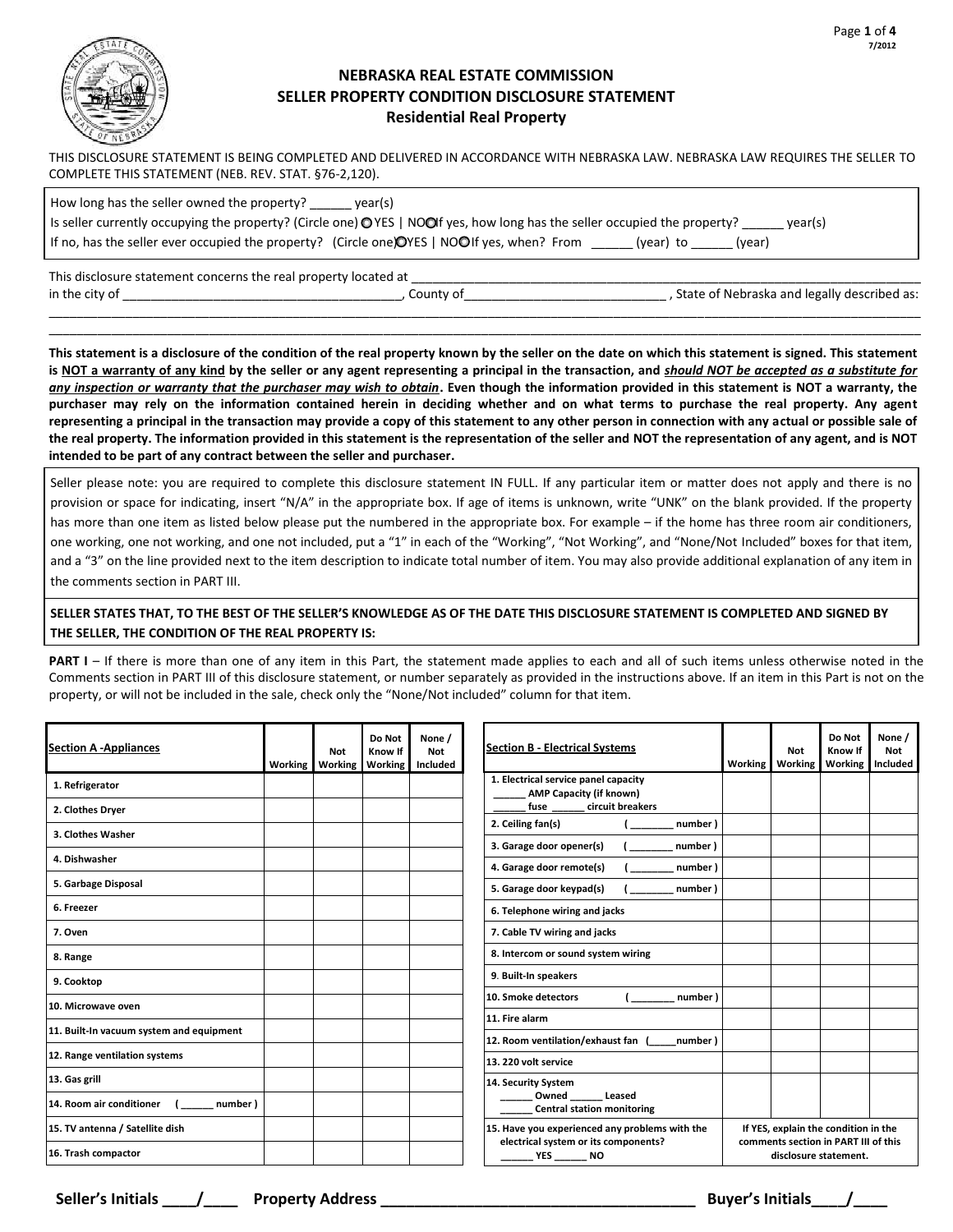| <b>Section C - Heating and Cooling Systems</b>                 | Working | <b>Not</b><br><b>Working</b> | Do Not<br>Know If<br>Working | None /<br><b>Not</b><br>Included |
|----------------------------------------------------------------|---------|------------------------------|------------------------------|----------------------------------|
| 1. Air purifier                                                |         |                              |                              |                                  |
| 2. Attic fan                                                   |         |                              |                              |                                  |
| 3. Whole house fan                                             |         |                              |                              |                                  |
| 4. Central air conditioning<br>year installed (if known)       |         |                              |                              |                                  |
| 5. Heating system<br>year installed (if known)<br>Gas Electric |         |                              |                              |                                  |
| 6. Fireplace / Fireplace Insert                                |         |                              |                              |                                  |
| 7. Gas log (fireplace)                                         |         |                              |                              |                                  |
| 8. Gas starter (fireplace)                                     |         |                              |                              |                                  |
| 9. Heat pump<br>year installed (if known)                      |         |                              |                              |                                  |
| 10. Humidifier                                                 |         |                              |                              |                                  |
| 11. Propane Tank<br>year installed (if known)<br>Rent Own      |         |                              |                              |                                  |
| 12. Wood-burning stove<br>year installed (if known)            |         |                              |                              |                                  |

| <b>Section D - Water Systems</b>                   | <b>Working</b> | <b>Not</b><br><b>Working</b> | Do Not<br>Know If<br><b>Working</b> | None /<br><b>Not</b><br>Included |
|----------------------------------------------------|----------------|------------------------------|-------------------------------------|----------------------------------|
| 1. Hot tub / whirlpool                             |                |                              |                                     |                                  |
| 2. Plumbing (water supply)                         |                |                              |                                     |                                  |
| 3. Swimming pool                                   |                |                              |                                     |                                  |
| 4. a. Underground sprinkler system                 |                |                              |                                     |                                  |
| b. Back-flow prevention system                     |                |                              |                                     |                                  |
| 5. Water heater year installed (if known)          |                |                              |                                     |                                  |
| 6. Water purifier ______ year installed (if known) |                |                              |                                     |                                  |
| 7. Water softener Rent Own                         |                |                              |                                     |                                  |
| 8. Well system                                     |                |                              |                                     |                                  |
| <b>Section E - Sewer Systems</b>                   | Working        | <b>Not</b><br>Working        | Do Not<br>Know If<br>Working        | None /<br><b>Not</b><br>Included |
| 1. Plumbing (water drainage)                       |                |                              |                                     |                                  |
| 2. Sump pump (discharges to                        |                |                              |                                     |                                  |
| 3. Septic System                                   |                |                              |                                     |                                  |

PART II - In Sections A, B, C, and D if the answer to any item is "YES", explain the condition in the comments Section in PART III of this disclosure statement.

**Section A. Structural Conditions** - If there is more than one of any item listed in this Section, the statement made applies to each and all of such items unless otherwise noted in the comment section in PART III of this disclosure statement.

| <b>Section A - Structural Conditions</b>                                                                                                                                                                                     | <b>YES</b> | NO  | Do Not<br>Know |
|------------------------------------------------------------------------------------------------------------------------------------------------------------------------------------------------------------------------------|------------|-----|----------------|
| 1. Age of roof (if known)<br>year(s)                                                                                                                                                                                         | N/A        | N/A |                |
| 2. Does the roof leak?                                                                                                                                                                                                       |            |     |                |
| 3. Has the roof leaked?                                                                                                                                                                                                      |            |     |                |
| 4. Is there presently damage to the roof?                                                                                                                                                                                    |            |     |                |
| 5. Has there been water intrusion in the<br>basement or crawl space?                                                                                                                                                         |            |     |                |
| 6. Has there been any damage to the real<br>property or any of the structures thereon<br>due to the following occurrences including,<br>but not limited to, wind, hail, fire, flood,<br>wood-destroying insects, or rodents? |            |     |                |
| 7. Are there any structural problems with the<br>structures on the real property?                                                                                                                                            |            |     |                |
| 8. Is there presently damage to the chimney?                                                                                                                                                                                 |            |     |                |
| 9. Are there any windows which presently<br>leak, or do any insulated windows have any<br>broken seals?                                                                                                                      |            |     |                |

| <b>Section A - Structural Conditions</b>                                     | <b>YES</b> | <b>NO</b> | Do Not<br>Know |
|------------------------------------------------------------------------------|------------|-----------|----------------|
| 10. Year property was built ___________(if known)                            | N/A        | N/A       |                |
| 11. Has the property experienced any moving or<br>settling of the following: |            |           |                |
| - Foundation                                                                 |            |           |                |
| - Floor                                                                      |            |           |                |
| - Wall                                                                       |            |           |                |
| - Sidewalk                                                                   |            |           |                |
| - Patio                                                                      |            |           |                |
| - Driveway                                                                   |            |           |                |
| - Retaining wall                                                             |            |           |                |
| 12. Any room additions or structural changes?                                |            |           |                |

**Section B. Environmental Conditions** - Have any of the following substances, materials, or products been on the real property? If tests have been conducted for any of the following, provide a copy of all test results, if available.

| <b>Section B - Environmental Conditions</b>                 | <b>YES</b> | <b>NO</b> | Do Not<br>Know |
|-------------------------------------------------------------|------------|-----------|----------------|
| 1. Asbestos                                                 |            |           |                |
| 2. Contaminated soil or water<br>(including drinking water) |            |           |                |
| 3. Landfill or buried materials                             |            |           |                |
| 4. Lead-based paint                                         |            |           |                |

| <b>Section B - Environmental Conditions</b>                                                                                                                                           | <b>YES</b> | <b>NO</b> | Do Not<br>Know |
|---------------------------------------------------------------------------------------------------------------------------------------------------------------------------------------|------------|-----------|----------------|
| 5. Radon gas                                                                                                                                                                          |            |           |                |
| <b>6. Toxic materials</b>                                                                                                                                                             |            |           |                |
| 7. Underground fuel, chemical or other type of<br>storage tank?                                                                                                                       |            |           |                |
| 8. Hazardous substances, materials or products<br>identified by the Environmental Protection<br>Agency or its authorized Nebraska Designee<br>(excluding ordinary household cleaners) |            |           |                |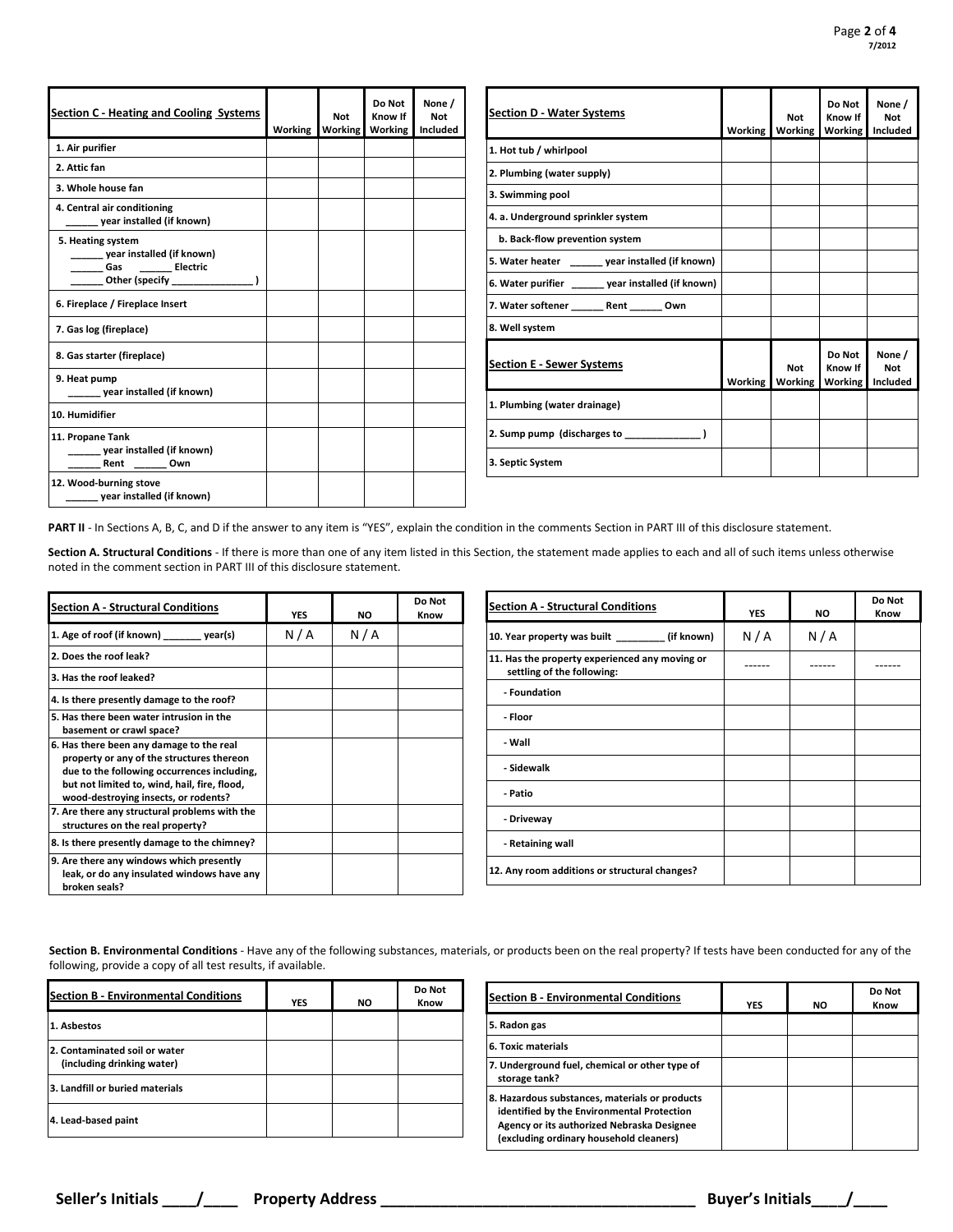**Section C. Title Conditions -** Do any of the following conditions exist with regard to the real property?

| <b>Section C - Title Conditions</b>                                                                                                                                                                                                           | <b>YES</b> | NO. | Do Not<br>Know |
|-----------------------------------------------------------------------------------------------------------------------------------------------------------------------------------------------------------------------------------------------|------------|-----|----------------|
| 1. Any features, such as walls, fences and driveways<br>which are shared?                                                                                                                                                                     |            |     |                |
| 2. Any easements, other than normal utility<br>easements?                                                                                                                                                                                     |            |     |                |
| 3. Any encroachments?                                                                                                                                                                                                                         |            |     |                |
| 4. Any zoning violations, non-conforming uses, or<br>violations of "setback" requirements?                                                                                                                                                    |            |     |                |
| 5. Any lot-line disputes?                                                                                                                                                                                                                     |            |     |                |
| 6. Have you been notified, or are you aware of, any<br>work planned or to be performed by a utility or<br>municipality close to the real property including,<br>but not limited to sidewalks, streets, sewers,<br>water, power, or gas lines? |            |     |                |
| 7. Any planned road or street expansions,<br>improvements, or widening adjacent to the real<br>property?                                                                                                                                      |            |     |                |
| 8. Any condominium, homeowners', or other type of<br>association which has any authority over the real<br>property?                                                                                                                           |            |     |                |
| 9. Any private transfer fee obligation upon sale?                                                                                                                                                                                             |            |     |                |

| <b>Section C - Title Conditions</b>                                                                                                                                  | <b>YES</b> | <b>NO</b> | Do Not<br>Know |
|----------------------------------------------------------------------------------------------------------------------------------------------------------------------|------------|-----------|----------------|
| 10. Does ownership of the property entitle the owner<br>to use any "common area" facilities such as pools,<br>tennis courts, walkways, or other common use<br>areas? |            |           |                |
| 11. Is there a common wall or walls?                                                                                                                                 |            |           |                |
| b. Is there a party wall agreement?                                                                                                                                  |            |           |                |
| 12. Any lawsuits regarding this property during the<br>ownership of the seller?                                                                                      |            |           |                |
| 13. Any notices from any governmental or quasi-<br>governmental agency affecting the real property?                                                                  |            |           |                |
| 14. Any unpaid bills or claims of others for labor<br>and/or materials furnished to or for the real<br>property?                                                     |            |           |                |
| 15. Any deed restrictions or other restrictions of<br>record affecting the real property?                                                                            |            |           |                |
| 16. Any unsatisfied judgments against the seller?                                                                                                                    |            |           |                |
| 17. Any dispute regarding a right of access to the real<br>property?                                                                                                 |            |           |                |
| 18. Any other title conditions which might affect the<br>real property?                                                                                              |            |           |                |

**Section D. Other Conditions** - Do any of the following conditions exist with regard to the real property?

| <b>Section D - Other Conditions</b>                                                                                                                                                                                   | <b>YES</b> | <b>NO</b> | Do Not<br>Know |
|-----------------------------------------------------------------------------------------------------------------------------------------------------------------------------------------------------------------------|------------|-----------|----------------|
| 1. a. Are the dwelling(s) and the improvements<br>connected to a public water system?                                                                                                                                 |            |           |                |
| b. Is the system operational?                                                                                                                                                                                         |            |           |                |
| 2. a. Are the dwelling(s) and the improvements<br>connected to a private, community (non-public),<br>or Sanitary Improvement District (SID) water<br>system?                                                          |            |           |                |
| b. Is the system operational?                                                                                                                                                                                         |            |           |                |
| 3. If the dwelling(s) and the improvements are<br>connected to a private, community (non-public)<br>or SID water system is there adequate water<br>supply for regular household use (i.e. showers,<br>laundry, etc.)? |            |           |                |
| 4. a. Are the dwelling(s) and the improvements<br>connected to a public sewer system?                                                                                                                                 |            |           |                |
| b. Is the system operational?                                                                                                                                                                                         |            |           |                |
| 5. a. Are the dwelling(s) and the improvements<br>connected to a community (non-public) or SID<br>sewer system?                                                                                                       |            |           |                |
| b. Is the system operational?                                                                                                                                                                                         |            |           |                |
| 6. a. Are the dwelling(s) and the improvements<br>connected to a septic system?                                                                                                                                       |            |           |                |
| b. Is the system operational?                                                                                                                                                                                         |            |           |                |
| 7. Has the main sewer line from the house ever<br>backed up or exhibited slow drainage?                                                                                                                               |            |           |                |

| <b>Section D - Other Conditions</b>                                                                                                                                              | <b>YES</b> | <b>NO</b> | Do Not<br>Know |
|----------------------------------------------------------------------------------------------------------------------------------------------------------------------------------|------------|-----------|----------------|
| 8. a. Is the real property in a flood plain?                                                                                                                                     |            |           |                |
| b. Is the real property in a floodway?                                                                                                                                           |            |           |                |
| 9. Is trash removal service provided to the real<br>property? If so, are the trash services<br>public _______ private                                                            |            |           |                |
| 10. Have the structures been mitigated for radon?<br>If yes, when? ______/______/_                                                                                               |            |           |                |
| 11. Is the property connected to a natural gas system?                                                                                                                           |            |           |                |
| 12. Has a pet lived on the property?<br>Type(s)                                                                                                                                  |            |           |                |
| 13. Are there any diseased or dead trees, or shrubs on<br>the real property?                                                                                                     |            |           |                |
| 14. Are there any flooding, drainage, or grading<br>problems in connection to the real property?                                                                                 |            |           |                |
| 15. a. Have you made any insurance or manufacturer<br>claims with regard to the real property?                                                                                   |            |           |                |
| b. Were all repairs related to the above claims<br>completed?                                                                                                                    |            |           |                |
| 16. Are you aware of any problem with the exterior<br>wall-covering of the structure including, but not<br>limited to, siding, synthetic stucco, masonry, or<br>other materials? |            |           |                |

**Section E. Cleaning / Servicing Conditions -** Have you ever performed or had performed the following? (State most recent year performed)

| Section E – Cleaning / Servicing<br><b>Conditions</b>      | <b>YEAR</b> | YES | <b>NO</b> | Do Not<br>Know | None /<br><b>Not</b><br>Included |
|------------------------------------------------------------|-------------|-----|-----------|----------------|----------------------------------|
| 1. Servicing of air conditioner                            |             |     |           |                |                                  |
| 2. Cleaning of fireplace, including chimney                |             |     |           |                |                                  |
| 3. Servicing of furnace                                    |             |     |           |                |                                  |
| 4. Professional inspection of<br>furnace A/C (HVAC) System |             |     |           |                |                                  |
| 5. Servicing of septic system                              |             |     |           |                |                                  |

| <b>Section E - Cleaning / Servicing Conditions</b>      | <b>YEAR</b> | <b>YES</b> | ΝO | Do Not<br>Know | None /<br>Not<br>Included |
|---------------------------------------------------------|-------------|------------|----|----------------|---------------------------|
| 6. Cleaning of wood-burning stove, including<br>chimney |             |            |    |                |                           |
| 7. Treatment for wood-destroying insects or<br>rodents  |             |            |    |                |                           |
| 8. Tested well water                                    |             |            |    |                |                           |
| 9. Serviced / treated well water                        |             |            |    |                |                           |